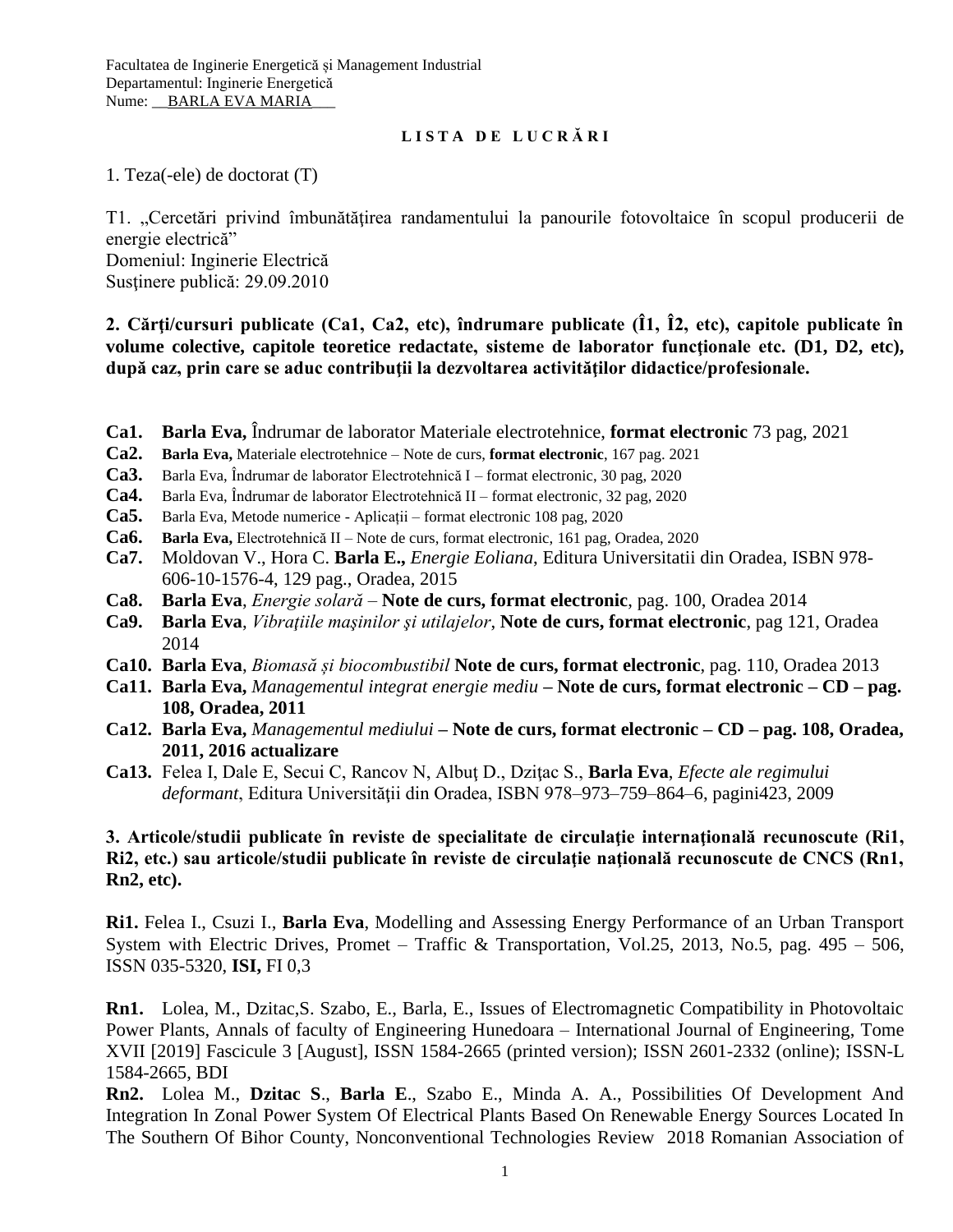Nonconventional Technologies Romania, March, 2018, http://www.revtn.ro/pdf1- 2018/5\_%20Lolea%20Marius.pdf

**Rn3.** M. Lolea, S. Dzitac, **E. Barla**, E. Szabó, P. Creţ, A. A. Minda, Some Correlations Between Characteristics, Calculation Methods And Software Applications For Simulation Of Effects Of The ElectromagnetIc Field, Nonconventional Technologies Review©2017, September 2017, vol XXI, nr.3/2017, Proquest, ISSN 1454-3087, B+, BDI, Index Copernicus International, ProQuest

**Rn4.** Lolea M., Dzitac S., **Barla E**. Considerations Regarding Assessment Of The Exposure Degree In Electric And Magnetic Field Of Human Body, Nonconventional Technologies Review, Vol. XX, No. 3, September 2016, pp. 45-53, ISSN 1454-3087, B+, BDI, Index Copernicus International, ProQuest

**Rn5.** Pacureanu I., Albut D., **Barla E.,** Improving solutions of equipment's reliability for detection of grounding lines, vol 6., no. 4, December, 2015, ISSN 2067-5534, BDI, Ulrich's Update – Periodicals Directory, DOAJ, EBSCO Publishing, Google Scholar

**Rn6.** Felea I, Csuzi I. Secui C., **Barla E.** Optimal Dimensioning of Tram Parks, in Public Urban Companies, Journal of Sustainable Energy, vol 6., no. 1, March , 2015 ISSN 2067-5534, BDI, Ulrich's Update – Periodicals Directory, DOAJ, EBSCO Publishing, Google Scholar

**Rn7. Barla Eva**, *Designing and Optimizing a Photovoltaic – Biomass Hybrid System*, Journal of Sustainable Energy, Journal of Sustainable Energy, Vol.V, nr.4, December, 2014, ISSN 2067-5534, BDI, Ulrich's Update – Periodicals Directory, DOAJ, EBSCO Publishing, Google Scholar,

**Rn8.** Ionescu C., Balota R.S., Lolea M., **Barla E.,** *Building Solar Exposure Simulation in the North Western Part of Romania*, Vol.V, nr.4, December, 2014, ISSN 2067-5534, BDI, Ulrich's Update – Periodicals Directory, DOAJ, EBSCO Publishing, Google Scholar

**Rn9. Barla Eva**, Study About Electric Energy Production With Photovoltaic Systems, Nonconventional Technologies Review, Vol. XVII, Review nr.1/ 2013, pp. 51 - 55, 2013, ISSN 1454-3087, B+, BDI, Index Copernicus International, ProQuest

**Rn10.** Felea I., **Barla E.M.** A. Felea - *Proposes to define the competitiveness indicators in power engineering*, Buletinul AGIR, 2012, pag. 439 – 447, BDI, Index Copernicus

**Rn11.** Panea C. Dzitac S., **Barla Eva,** *Reliability Analysis Of A Geothermal Binary Power Plant, No.4, From Svartsengy, Using Monte Carlo Simulation,* Journal Of Sustainable Energy, Vol. III, No3, 2012., ISSN 2067-5534, BDI, Index Copernicus, Ulrich's Update – Periodicals Directory, DOAJ, EBSCO Publishing

**Rn12. Barla E.,** The Influence Of The Manufacturers On The Performances Of The Photovoltaic Systems, Nonconventional Technologies Review nr.1, pp. 17-22, 2011, ISSN 1454-3087, B+, BDI, Index Copernicus International, ProQuest

**Rn13.** Felea I., Pacureanu I., Albut-Dana D., **Barla Eva,** *Assessment Of High Voltage Equipments Operational Reliability Within The Management Of SDEE Brasov*, Journal Of Sustainable Energy, 2011 No1., Pg.16-21, ISSN 2067-5534, BDI**,** Index Copernicus, Ulrich's Update – Periodicals Directory, DOAJ, EBSCO Publishing

**Rn14. Barla Eva,** Albut Dana D., Researches Viewing the Optimal Electric Energy Producing with PV, Journal of Sustainable Energy, Vol II. no. 2, pp.30 – 35 June 2011, ISSN 2067-5534 © 2011 JSE, B+, BDI, Index Copernicus, Ulrich's Update – Periodicals Directory, DOAJ, EBSCO Publishing

**Rn15.** Felea I., Albut D., **Barla Eva,** Solutions to Improve the Efficiency of Industrial Consumers S.C. Celestica Romania S.A –Case Study, Journal of Sustainable Energy, Vol II. no. 1, pp.91 – 96, June 2011, ISSN 2067-5534 © 2011 JSE, B+, Index Copernicus, Ulrich's Update – Periodicals Directory, DOAJ, EBSCO Publishing

**Rn16.** Felea I.**,** E. Dale, N. Coroiu, **Barla Eva** - *Evaluarea gradului de afectare a eficienței rețelelor electrice de distribuție în regim deformant și nesimetric*, Revista Energetica nr.10/ 2011, pag 352 – 357

**Rn17. Barla E.,** *Simulation the Photovoltaic Pannel's Energy Performances*, Nonconventional Technologies Review nr.3, pp. 5-10, 2010, B+, BDI, ISSN 1454-3087, B+, BDI, Index Copernicus International, ProQuest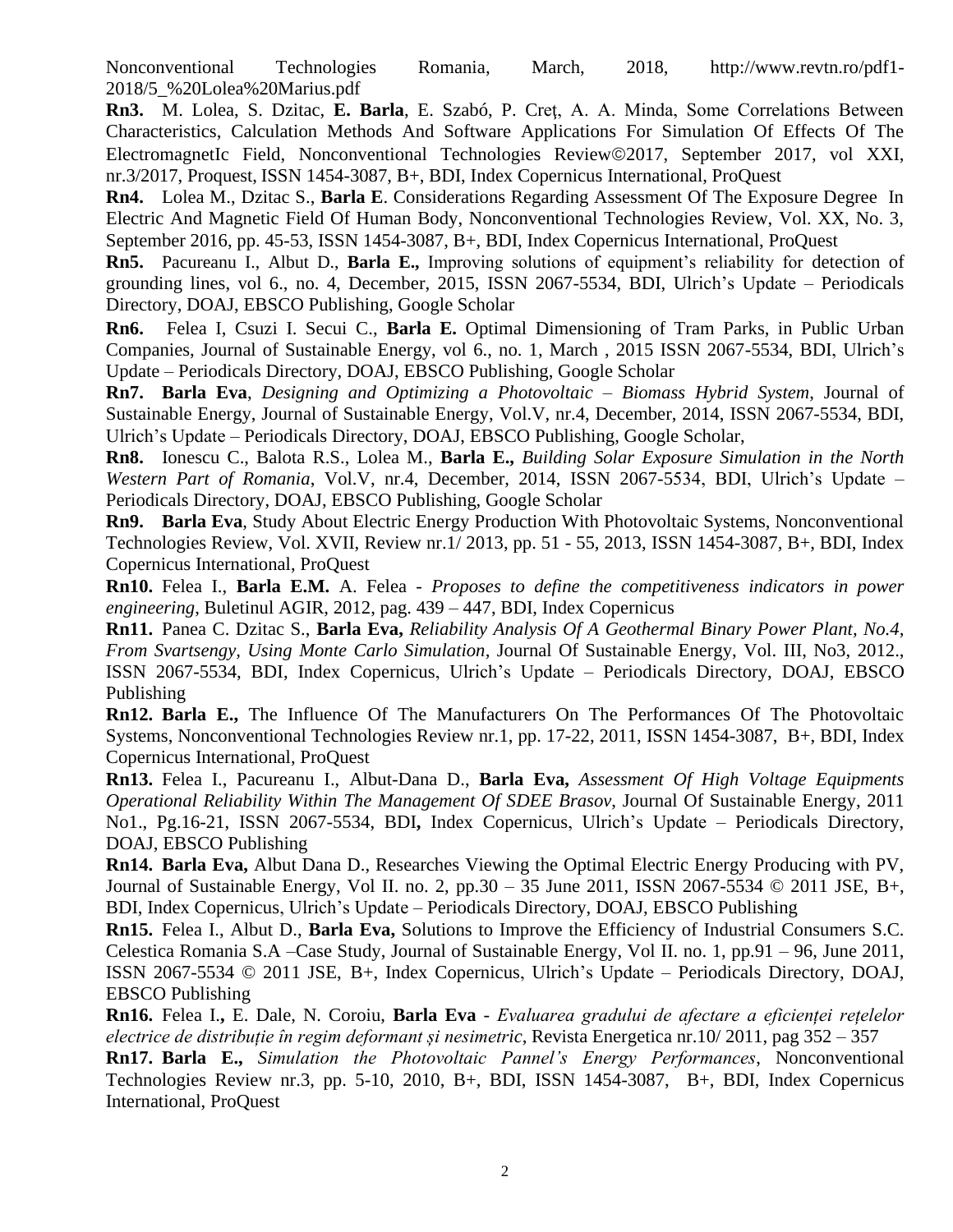**Rn18. Barla E.,** *Researches Regarding The Efficiency Of Photovoltaic Panels*, Nonconventional Technologies Review nr.4, pp. 9-14, 2010, B+, BDI, ISSN 1454-3087, B+, BDI, Index Copernicus International, ProQuest

**Rn19. Barla Eva,** Albut D., Rancov. N., Dumitrescu D., Cîrlan M. *Models regarding the Preventive Maintenance Frequency by Energy Instalations*, Journal of Sustainable Energy, Vol I. no. 3, March 2010, ISSN 2067-5534 © 2010 JSE, B+, BDI**,** Index Copernicus, Ulrich's Update – Periodicals Directory, DOAJ, EBSCO Publishing

**Rn20.** Felea I., Boja I., **Barla E.,** *State of the Art and Perspectives Regarding the Technical Diagnosis of Power Transformers*, Journal of Sustainable Energy, Vol I. no. 1, March 2010, ISSN 2067-5534 © 2011 Journal of Sustainable Energy, B+, BDI, Index Copernicus, Ulrich's Update – Periodicals Directory, DOAJ, EBSCO Publishing

**Rn21. Barla Eva,** Badea G.E., Porumb C, *Photovoltaic Potential From Solar Database Evaluation,* Journal Of Sustainable Energy, Vol I., Nr. 4, 2010, pp. 28 – 31, B+, BDI, Index Copernicus, Ulrich's Update – Periodicals Directory, DOAJ, EBSCO Publishing

**Rn22. Barla Eva,** Popovici D., Dumitrescu D., Goia E., Goia H., Cîrlan M., *Opportunity To Adopt RCM Strategy To Maintenance Energy Installations*, CIE 2010 Mai, JSE B<sup>+</sup>

**Rn23. Barla Eva,** Albut D., Rancov N., Dumitrescu D., Cîrlan M., *Models Regarding The Preventive Maintenance Frequency By Energy Installations*, Journal Of Sustainable Energy, Vol I., Nr. 3, 2010, pp. 21 – 23, B+, BDI, Index Copernicus, Ulrich's Update – Periodicals Directory, DOAJ, EBSCO Publishing

**Rn24.** Albuţ D., Cârlan M., Dziţac S., Proca E., Bocănete P., **Barla Eva**, Blaga A., *Utilization the Markov theory processes to background the practice opportunities of corrective maintenance for power equipment*, Analele Universităţii din Oradea. Fascicula de Energetică, vol 15, Iunie, pag. 1-5, 2009, **CNCSIS B**

**Rn25.** Albuţ D., Cârlan M., Dzitac S., Rancov N., **Barla Eva**, Blaga A., Sas A., *Optimal Management Of Partial Used Equipment On Stock At An Electrical Station (Model Elmaghraby)*, Analele Universității din Oradea, Fascicula De Energetică, nr.15, Editura Universităţii din Oradea.*;* ISSN 1224-1261. (CNCSIS B) 2009

**Rn26.** Dziţac S., Cârlan M, Albuţ D, Cîrlan L.C., Florea C, **Barla Eva**, *Multicriteria Decisional Process Optimization Based on Methods of Entropy, Clans ond Affinities*, Analele Universităţii din Oradea, Fascicula De Energetică, nr.15, Editura Universităţii din Oradea.*;* ISSN 1224-1261. (CNCSIS B) 2009

**Rn27.** Dziţac S., Cârlan M, Albuţ D, Cîrlan L.C., **Barla Eva**, *Assessment Methods Of Electric Stations Reliability,* Analele Univerdităţii din Oradea, Fascicula de Energetică, ISSN 1224-1261, Vol.15., pg. 45 – 51, (CNCSIS B), 2009,

**Rn28.** Felea I., Meianu D., Barla Eva, Definig Technological and Reliability Functions Of Equipment of LPHD – A Premise in These Previsional Reliability Modelling, Analele Universităţii din Oradea, Fascicula De Energetică, nr.15, Editura Universităţii din Oradea.*;* ISSN 1224-1261. (CNCSIS B) 2009

**Rn29.** Felea I., **Barla E.,** s.a. *Systemic Evaluation Of Energy Effects In Deforming Operation Condition On Power Electric Transformer*, Revista Tehnologiile energiei-producerea, transportul şi distribuţia energiei electrice și termice ISSN: 1842-7189, CNCSIS B<sup>+</sup> în prezent în proces de reevaluare, 2008

**Rn30.** Felea I., Carabulea A. **Barla Eva** - Objectives and imperatives of Quality Management Processes in Technical Higher education, CIE 2008, Analele Universității din Oradea, Fascicula de Energetică, Nr.14, ISSN 1224-1261, Oradea, CNCSIS C

**Rn31.** Felea I., Dale E., Coroiu N., **Barla E**., *Evaluation the affecting degree of Distribution Electric grid's efficiency in non sinusoidal and nonSymmetyrical state*, CIE 2007, Analele Universităţii din Oradea, Fascicula de Energetică, 2007, CNCSIS C

**Rn32.** Felea I., Secui C., Coroiu N., Bendea G., Barla Eva, Constituing database of Reliability Centered Maintenance of Power Transformers From Distribution Power Substations, Analele Universității din Oradea, Fascicula de Energetică, Nr.12, 2006, CNCSIS C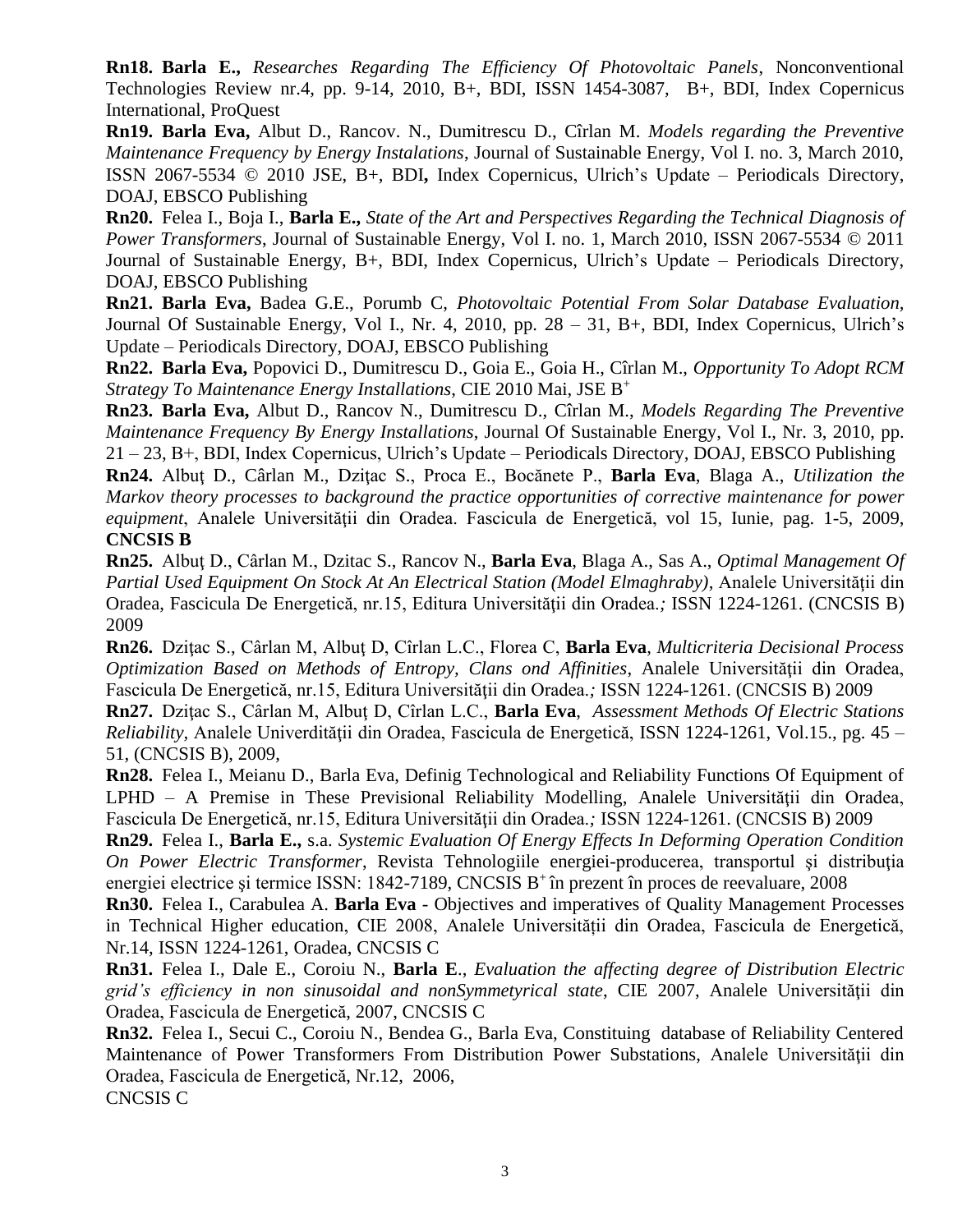**Rn33.** Lolea M., Dale E., **Barla Eva**, Moldovan V., Dana D. [Strategii în elaborarea aplicațiilor –program](http://www.energy-cie.ro/archives/2005/p191.pdf)  pentru întocmirea si optimizarea bilanturilor energetice, Analele Universității din Oradea, Fascicula de Energetică, 2005

**Rn34.** Lolea M., Dana D., **Barla Eva**, Caba Ildiko, Influenta caracteristicilor constructive ale electrozilor asupra marimilor electrice proprii prizelor de pământ multiple, Analele Universităţii din Oradea, Fascicula de Energetică, 2005

# **4. Articole/studii publicate în volumele unor manifestări ştiinţifice internaţionale recunoscute din ţară şi din străinătate(Vi1,Vi2 etc).**

**Vi1.** M S Lolea**, E M Barla**, D T Negrea and A A Minda, *A Fuzzy way to evaluate the electricity availability into hydrogen plants with photovoltaic panels,* International Conference on Applied Sciences – ICAS May 2021. http://icas.science/forms/Program\_ICAS2021.pdf

**Vi2.** M S Lolea, **E M Barla**, D T Negrea and A A Minda, *Contribution of electricity from renewable energy sources to obtain ecological hydrogen,* International Conference on Applied Sciences – ICAS May 2021. http://icas.science/forms/Program\_ICAS2021.pdf

**Vi3.** Eva Barla, Simona Dzițac, V. Carja, *Modelling a Photovoltaic Power Station*, SOFA: [International Workshop Soft Computing Applications,](https://link.springer.com/conference/sofa) Soft Computing Applications, Proceedings of the 8<sup>th</sup> International Workshop Soft Computing Applications (SOFA 2018) Vol.1, pp. 41-47, [https://link.springer.com/chapter/10.1007/978-3-030-51992-6\\_4,](https://link.springer.com/chapter/10.1007/978-3-030-51992-6_4) **First Online**15 August 2020, **DOI**  https://doi.org/10.1007/978-3-030-51992-6\_4, Publisher Name, Springer Charm, **Print ISBN**978-3- 030-51991-9, **Online ISBN**978-3-030-51992-6, **ISI Proceedings**

**Vi4.** A V Albu, C V Anghel Drugarin, **E M Barla** and V Porav, Antropometric parameters problem solving of shoe lasts by deforming membranes with medium weight, IOP Conference Series: Materials Science and Engineering, Volume 294, conference 1 294(2017) 012031 doi:10.1088/1757- 899X/294/1/012031

**Vi5.** Felea I., E. Dale, C. Secui, **Barla Eva,** *The Evaluation Of Damages Caused By The Existence Of Nonsymmetrical And Deforming Regimes*, Recent Researches in Energy, Environment, Devices, Systems, Communications and Computers, International Conference on Energy, Environment, Devices, Systems, Communications Computers (EEDSCC'11), Venice, Italy, March 8 – 10, 2011, (ISBN: 978-960-474-284- 4), pg. 185 – 190, 2011, indexata **BDI SCOPUS**

**Vi6.** Felea I**.**, D. Albut-Dana, **E. Barla**, *Operational Method To Increase The Service Quality Of Supply With Electric Energy By Sectioning The Electric Networks*, DAAAM 2010& Proceedings of 21th **DAAAM** International Symposium Publishing of research/scientific report as paper in **ISI** Proceedings without presentation at the conference

**Vi7.** Felea I., Meianu D., **Barla E.,** Bunda S. *Modelling the previsional reliability of small scale hydroelectric plants by reporting of its states,* Annals of DAAAM For 2009 & Proceedings Of 20th DAAAM International Symposium, **Proc. ISI**

**Vi8.** Felea I., Carabulea A., Dzițac S., **Barla Eva,** *Realities and aims regarding the quality management processes from technical higher education*, LBUS, Balkan region conference on engineering and business education & International conference on engineering and business education, volume II, pp. 393 – 398, Sibiu, 15 - 17 October, 2009, **Proc. ISI**

**Vi9.** Felea I, Meianu D., Cîmpan M., **Barla E.**, *Researching the impact of driving system of a low power hydroelectric plant on those performances in transitory and stable operating condition*, The 2009 World Congress on Electronics and Electrical Engineering WCEEENG'09, Cairo, Egypt

**Vi10.** Felea I., Secui C., Bendea G., Albut D., **Barla E.,** *Constituting A Database Of Reliability Centered Maintenance Of Power Transformers From Distribution Power Substation*, 6th World Energy System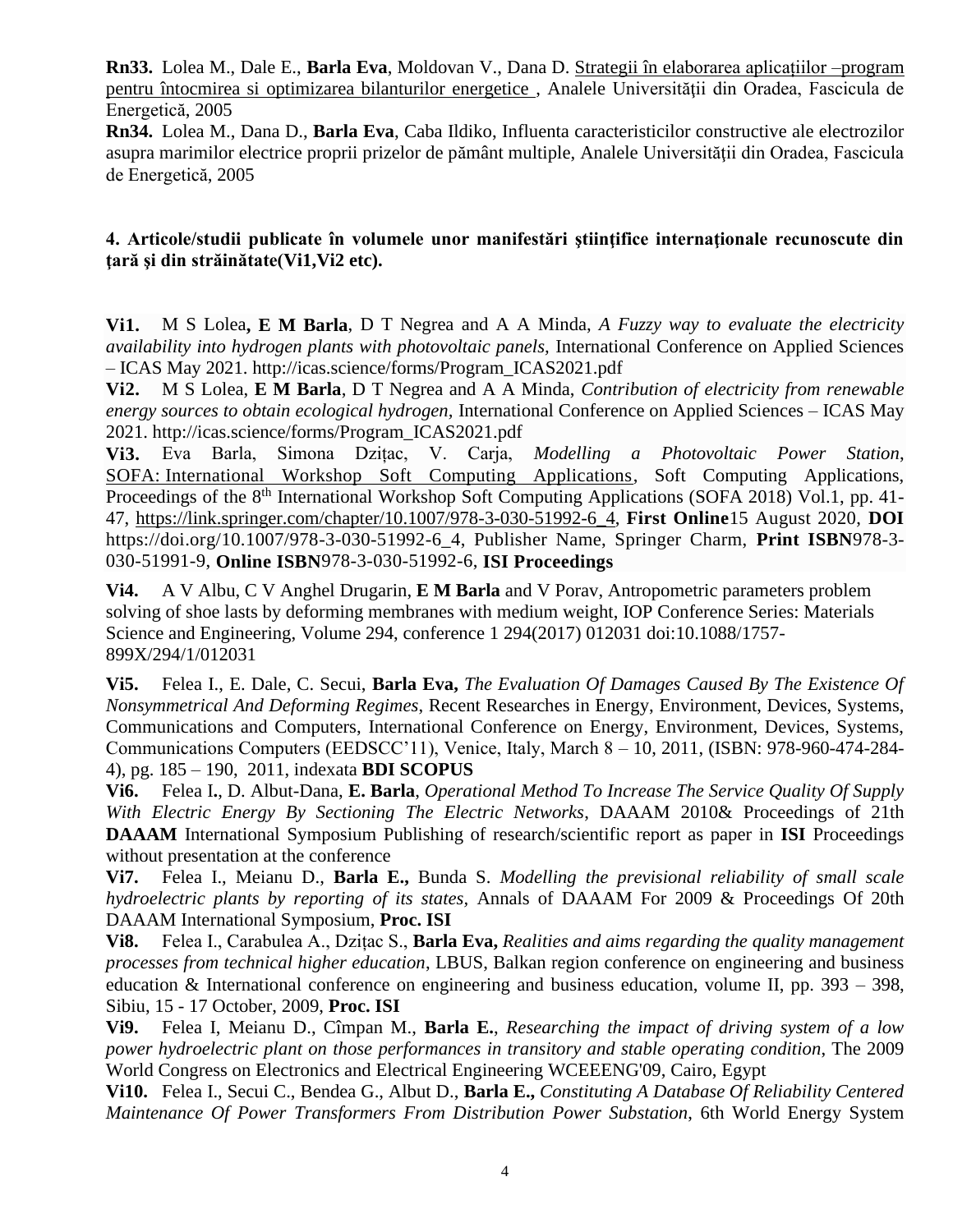Conference, pp. 635-640, Canadian Institute World Energy System, Dipartimento di Ingegneria Elettrica Politehnico di Torino, Italy, ISBN10: 88-87380-51-1; 2006, ISBN13:>978-88-87380-51-4

**Vi11.** Felea I., D. C. Secui, **Barla E.,** *Contributions To The Thoroughgoing Study Of The Power Distributing Stations' Reliability Analyses*, Regional Conference And Exhibition On Electricity Distribution – CIRED, Octombrie, 2004, Muntenegro, Serbia,

ISBN, 86-83171-12-4

**Vi12. Barla Eva,** G. Badea, Predictions On PV Technology Development In The Light Of Kyoto Protocol, 2004 Mai The 5th International World Energy System Conference, 2004

**Vi13.** Codrean M., **Barla Eva,** *Management Of Energetic And Operating Processes With Programmable Automatons Support,* The Fifth International World Energy System Conference, A Reliable World Energy System, May 17 - 19, 2004, Oradea, Romania, Faculty Of Energy Engineering, University Of Oradea, Romania

**Vi14.** Felea I, **Barla E.** s.a. Electric Switchers Parametrical Reliability Evaluate of an Electric Energy Distribution Zone, 1st International Conference on Modern Power Systems MPS 2006, November 8- 11, 2006, Cluj-Napoca, ROMANIA

**Vn1**. Felea I., Dale E., Coroiu N., **Barla Eva,** *Evaluation of electric distribution grids affecting degree in distortional and nonsymmeterical operation condition*, Foren, Neptun 2008

# 5. **Proiecte de cercetare-dezvoltare (P1, P2, etc.) pe bază de contract/grant, precum şi alte lucrări de cercetare-dezvoltare (F1, F2, etc.), după caz, prin care se aduc contribuţii la dezvoltarea mediului educaţional/cultural/economic/social etc.**

Proiecte obținute prin competiție pe bază de contract/grant internaționale

Pi1. "Producerea de energie termica si electrica bazata pe energii alternative in regiunea transfrontalieră" - AltEn\_BordR - cod HURO0801/084; HURO 2007-2013

Axa prioritară 2: Întărirea coeziunii sociale şi economice în regiunea de frontieră / 2.2. Promovarea cooperării în domeniul C+D și inovației / 2.2.2 Realizarea de proiecte comune de cercetare Parteneri: **Universitatea din Debretin Ungaria**

Valoarea totală a proiectului, aferentă Universităţii din Oradea: 59750 EURO

**Pi2.** Membru*: Reaching the Kyoto Targets by Means of a Wide Introduction of Ground Coupled Heat Pumps (GCHP) in the Built Environment*", (acronym GROUND-REACH), FP6 project no. EIE/05/105), beneficiar Uniunea Europeană, partener Universitatea din Oradea, Responsabil temă : Marcel Roşca, Universitatea din Oradea, Perioada de realizare: 2005-2008

**Pi3.** Membru*: Enhanced Geothermal Innovative Network for Europe*, (acronym ENGINE), FP6 CA project no. 019760, SES6, Responsabil temă: Marcel Roşca, Perioada de realizare: 2006 – 2008, Valoare: 19.200 €, Funcția în cadrul proiectului: membru 2005-2008

**Pi4.** Membru - *Efficient Low Temperature Geothermal Binary Power*, (acronym LOW-BIN), FP6 STREP project no. TREN/05/FP6EN/S07.53962/518227, 2006-2009, 200.200 €. Responsabil temă: Marcel Roşca, Perioada de realizare: 2006 – 2008, Valoare: 19.200 €

**Pi5.** Membru - *Ground Coupled Heat Pumps of High Technology*, (acronym GROUNDHIT), FP6 STREP project no. REN/04/FP6EN/S07.31402/503063, Responsabil temă: Marcel Roşca, 2004-2007

# **Proiecte obţinute prin competiţie pe bază de contract/grant naţionale**

**Pn1.** "Combaterea abandonului scolar la Facultatea de Inginerie Energetica si Management Industrial" – ROSE – nr.contract cercetare: AG153/SGU/NCII din 10.09.2019

**Pn2.** "Antreprenor pentru viitor", - ANTREV - Codul proiectului: 124167; Proiect cofinantat din Fondul Social European prin programul Operational Capital Uman 2014 - 2020

**Pn3**. *Evaluarea impactului racordării producătorilor distribuiţi de energie electrică asupra S.E.N.* – contract nr 34265 / 2014 – Responsabil contract conf. dr. ing. Nicolae Coroiu: membru (4 membri) valoare 28.000 lei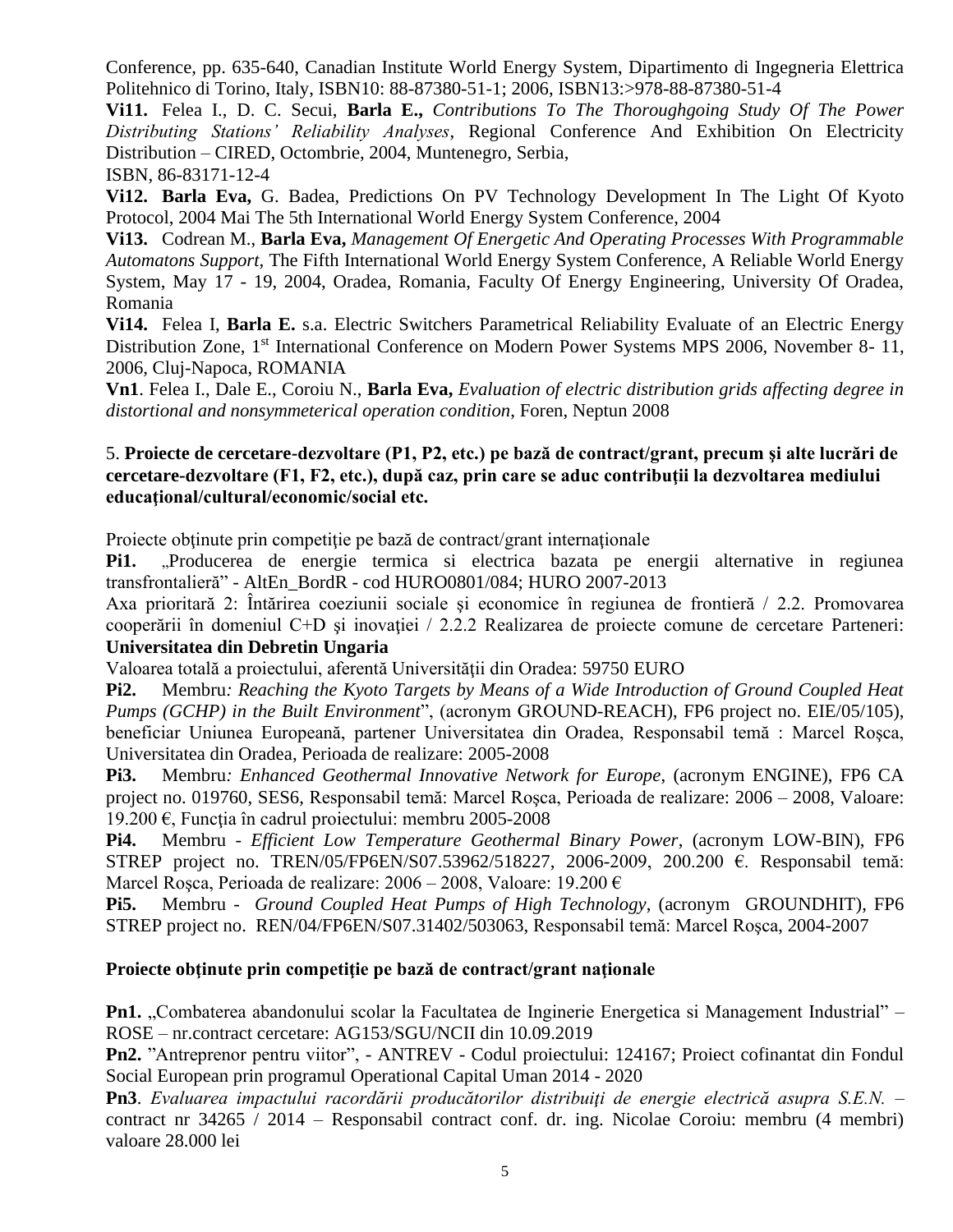**Pn4**. Pachet software şi bază de date pentru evaluarea indicatorilor de calitate ai Serviciului de Distribuţie a Energiei Electrice la nivelul consumatorilor industriali si edilitari din judetul

*Bihor* – actualizarea pentru 2009, (Tema I ). Contract nr. 3183 din 05.11.2008, Predare:

15.11.2009, Director proiect: Felea I., Responsabil temă: Secui C, Nivel de finanţare:15700 lei.; Funcţia în cadrul proiectului: membru (6 membri).

**Pn5**. Baza de date pentru mentenanţa pe bază de fiabilitate a reţelelor de medie tensiune din cadrul SDEE Oradea – actualizare pentru 2008, Funcţia în cadrul proiectului: membru

**Pn6**. Pachet software și bază de date pentru evaluarea indicatorilor de calitate ai Serviciului de Distributie a Energiei Electrice la nivelul consumatorilor industriali şi edilitari din judeţul Bihor – actualizarea pentru 2008 (Tema I ). Contract nr. 3183 din 05.11.2008, Predare: decembrie 2008, Director proiect: Felea I., Responsabil temă: Secui C, Nivel de finanțare: 17800 lei; Funcția în cadrul proiectului: membru (6 membri)

**Pn7.** Elaborarea unui pachet software şi constituirea bazei de date pentru evaluarea indicatorilor de calitate ai serviciului de furnizare a energiei electrice la nivelul

consumatorilor industriali şi edilitari din judeţul Bihor, nr. 3050 din 10.05.2006, Director

proiect: Secui Călin; Beneficiar "Electrica Transilvania Nord S.A."-S.D.F.E.E.,Oradea;

Predare: 30.05.2007; Nivel de finanțare: 74920 lei; Funcția: membru (6 membri)

**Pn8.** *Cercetări cu caracter fundamental şi aplicativ privind efectele producerii, transportului distribuţiei şi utilizării energiei electrice în regim deformant*, CNCSIS cod 812 GR/21.05.2007, 79GR/11.06.2008*,*  Director: Felea Ioan, Nivel de finanţare: 165326 RON, Durata proiectului: 2007- 2008, Funcţia în cadrul proiectului: membru

**Pn9.** *Soluţie şi dispozitiv pentru identificarea stării tehnice a izolatoarelor suport din componenţa separatoarelor de 110 kV, în vederea evitării ruperii acestora la efectuarea manevrelor, II. Studiu privind pierderile tehnice de putere şi energie în reţelele electrice aflate în exploatarea SDEE Oradea, III. Managementul calităţii energiei modelat în teoria şi practica costurilor operaţionale*, Contract nr. 3103/12.07.2007, Funcţia în cadrul proiectului: membru

**Pn10.** *Elaborarea unui pachet software si constituirea bazei de date pentru mentenanta centrată pe fiabilitate a subsistemului de 110kV din cadrul SEE Bihor*, Contract nr.3049/10.05.2006, Predare: 30.05.2007, Director de proiect: Felea Ioan, Nivel definanţare: 49890 lei; Funcţia în cadrul proiectului: membru (9 membri)

**Pn11.** *Solutie si dispozitiv pentru identificarea stării tehnice a izolatoarelor suport din componenta*  separatoarelor de 110 kV in vederea evitarii ruperii acestora la efectuarea manevrelor,, Transilvania *Nord" SA, contract nr* 3048/10.05.2006, Functia în cadrul projectului: membru

**Pn12.** I. *Cercetări privind starea tehnică a echipamentelor şi conexiunilor din staţiile electrice ale SDFEE Oradea,* Funcţia în cadrul proiectului: membru

**Pn13.** *II. Constituirea bazei de date pentru mentenanța pe bază de fiabilitate a rețelelor de medie tensiune din cadrul SDFEE Oradea,* Funcţia în cadrul proiectului: membru

**Pn14.** *III. Constituirea bazei de date pentru mentenanţa pe bază de fiabilitate a transformatoarelor de putere 110 kV/MT din staţiile SDFEE Oradea, IV. Stabilirea soluţiilor optime de alimentare cu energie electrică a localităţilor rurale izolate*, contract nr. 140/27.04.2005 Funcţia în cadrul proiectului: membru

**Pn15.** *Studiu privind managementul ştiinţific al învăţământului superior în profil tehnic, acordat la cerinţele economiei de piaţă*, Ministerul Educaţiei şi Cercetării Program CERES – 3PP-6/30.10. 2003, Functia în cadrul proiectului: membru

**Pn16.** *Îndeplinirea obiectivelor Kyoto prin introduceea pe scar*a *larg*a *pompelor de c*a*ldur*a *cu surs*a *subteran*a *în zonele construite*, Contract CEEX CORINT nr. 95/2006, 2006-2008, Funcţia în cadrul proiectului: membru

**Pn17.** *Energie geotermală binară eficientă la temperatură joasă"*, la contr. nr. 94 /2006, CEEX CORINT, Director contract: Marcel Roșca, Perioada de realizare: 2006 – 2008, Funcția în cadrul proiectului: membru

**Pn18.** *Re*t*ea inovativ*a *de resurse geotermale stimulate pentru Europa*, Contract CEEX CORINT nr. 103/2006, 2006-2008, Funcţia în cadrul proiectului: membru